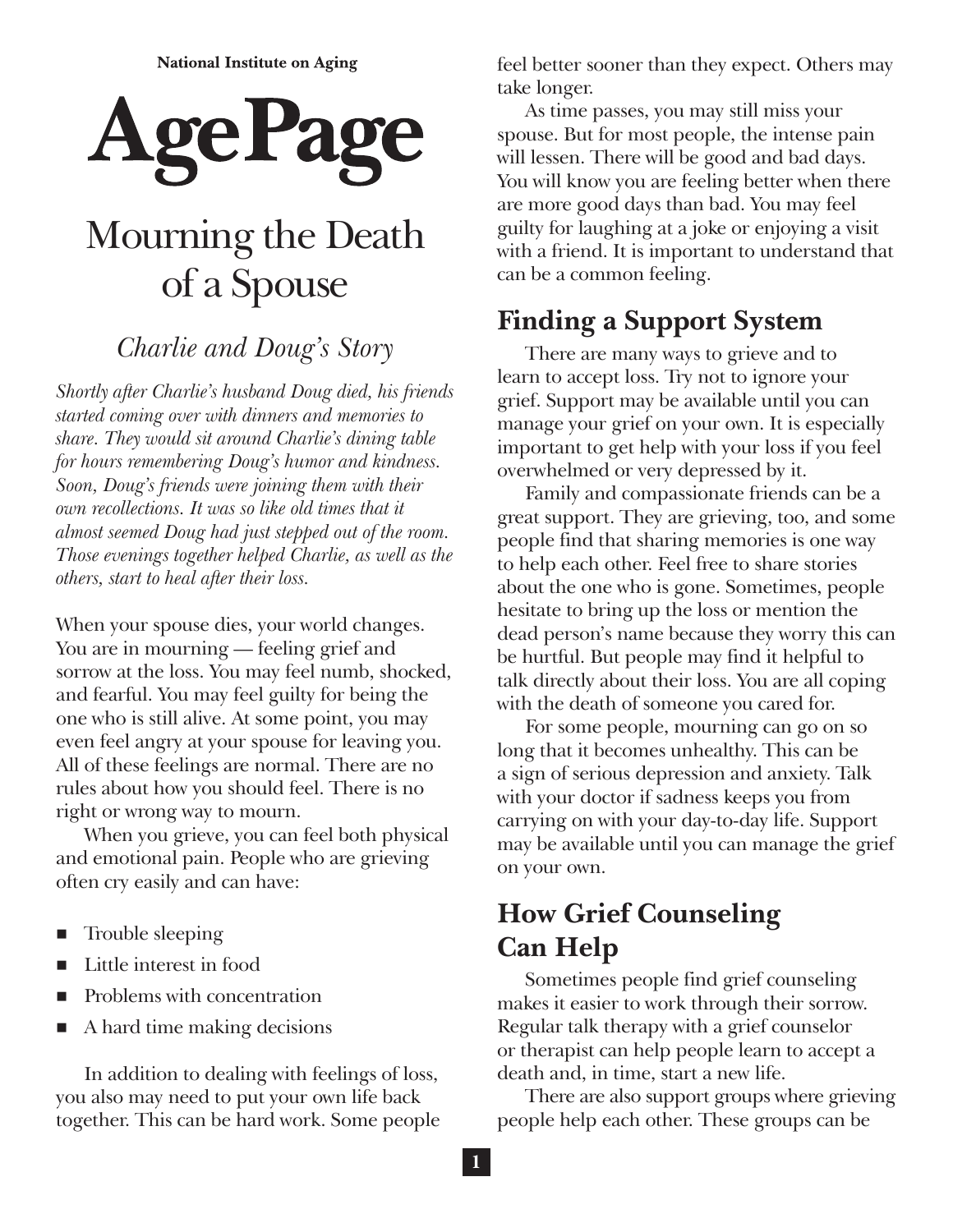specialized — parents who have lost children or people who have lost spouses, for example — or they can be for anyone learning to manage grief. Check with religious groups, local hospitals, nursing homes, funeral homes, or your doctor to find support groups in your area.

An essential part of hospice is providing grief counseling, called bereavement support, to the family of someone who was under their care. You can also ask hospice workers for bereavement support even if hospice was not used before the death.

Remember to take good care of yourself. You might know that grief affects how you feel emotionally, but you may not realize that it can also have physical effects. The stress of the death and your grief could even make you sick. Eat well, exercise, get enough sleep, and get back to doing things you used to enjoy, like going to the movies, walking, or reading. Accept offers of help or companionship from friends and family. It's good for you and for them.

If you have children, remember that they are grieving, too. It will take time for the whole family to adjust to life without your spouse. You may find that your relationship with your children and their relationships with each other have changed. Open, honest communication is important.

Mourning takes time. It's common to have roller coaster emotions for a while.

#### Let Major Decisions Wait, If Possible.

Try to delay major life decisions until you are feeling better. You don't want to decide to make a big change, like selling your home or leaving your job, when you are grieving and perhaps not thinking clearly.

## **Taking Care of Yourself While Grieving**

In the beginning, you may find that taking care of details and keeping busy helps. For a while, family and friends may be around to assist you. But there comes a time when you will have to face the change in your life.

Here are some ideas to keep in mind:

■ Take care of yourself. Grief can be hard on your health. Exercise regularly, eat healthy food, and get enough sleep. Bad habits, such as drinking too much alcohol or smoking, can put your health at risk.

**Try to eat right.** Some widowed people lose interest in cooking and eating. It may help to have lunch with friends. Sometimes, eating at home alone feels too quiet. Turning on the radio or TV during meals can help. For information on nutrition and cooking for one, look for helpful books at your local library or bookstore or online.

**Talk with caring friends.** Let family and friends know when you want to talk about your spouse. They may be grieving too and may welcome the chance to share memories. When possible, accept their offers of help and company.

 **Visit with members of your religious community.** Many people who are grieving find comfort in their faith. Praying, talking with others of your faith, reading religious or spiritual texts, or listening to uplifting music also may bring comfort.

■ *See your doctor.* Keep up with visits to your health care provider. If it has been awhile, schedule a physical and bring your doctor up to date on any pre-existing medical conditions and any new health issues that may be of concern. Let your health care provider know if you are having trouble taking care of your everyday activities, like getting dressed or fixing meals.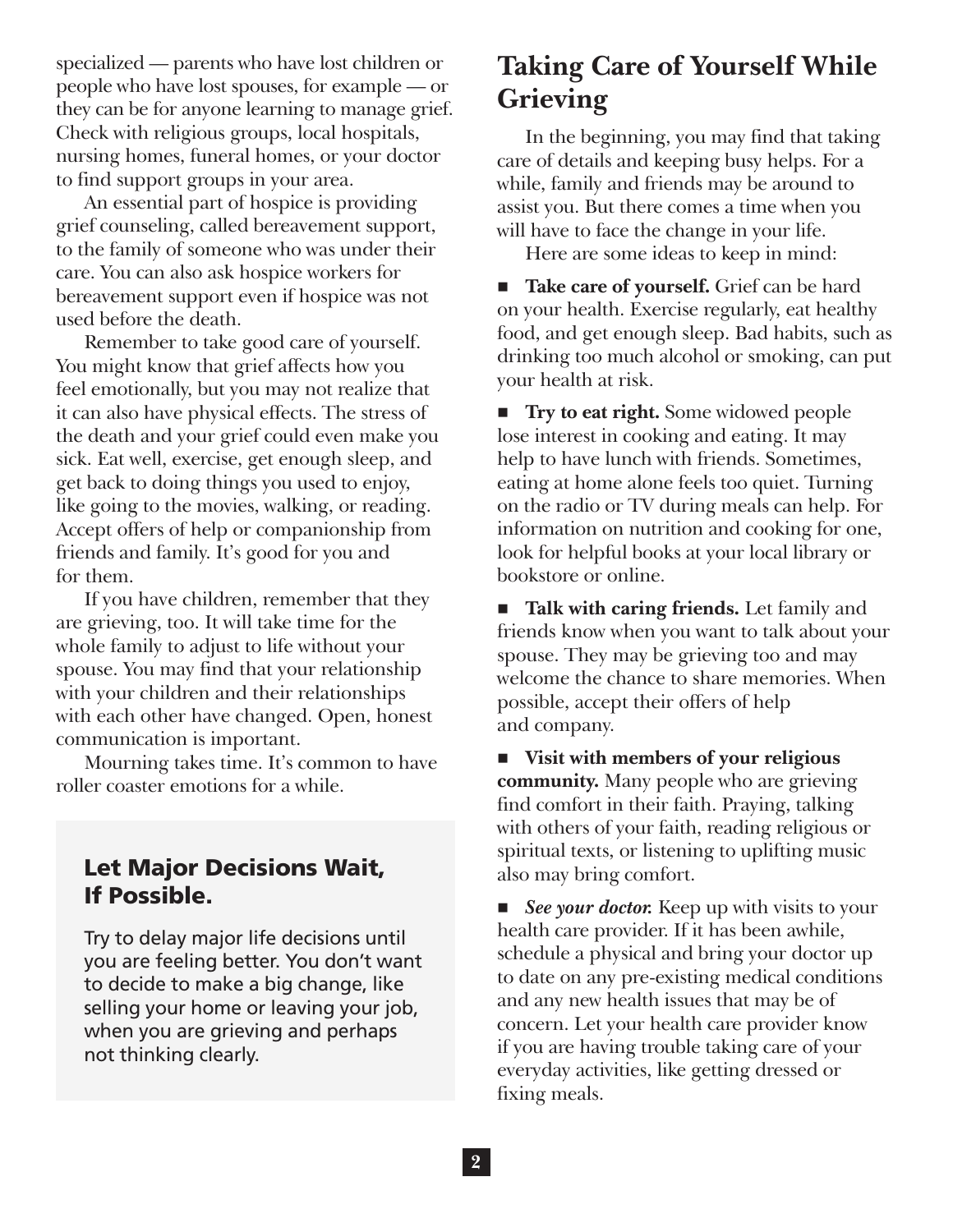#### **What Are the Signs of Complicated Grief?**

Complicated grief is a condition that occurs in about 7% of people who have recently lost a close loved one. People with this condition may be unable to comprehend the loss, experience intense, prolonged grief, and have trouble resuming their own life. Signs of complicated grief may include overly negative emotions, dramatically restricting your life to try to avoid places you went with the deceased, and being unable to find meaning or a purpose in life.

Complicated grief can be a serious condition and those who have it may need additional help to overcome the loss. Support groups, professionals, and close loved ones can help comfort and support someone with this condition.

#### **Does Everyone Feel the Same Way After a Death?**

Men and women share many of the same feelings when a spouse dies. Both may deal with the pain of loss, and both may worry about the future. But, there also can be differences.

Many married couples divide up their household tasks. One person may pay bills and handle car repairs. The other person may cook meals and mow the lawn. Splitting up jobs often works well until there is only one person who has to do it all. Learning to manage new tasks — from chores to household repairs to finances — takes time, but it can be done.

Being alone can increase concerns about safety. It's a good idea to make sure there are working locks on the doors and windows. If you need help, ask your family or friends.

Facing the future without a husband or wife can be scary. Many people have never lived alone. Those who are both widowed and retired may feel very lonely and become depressed. Talk with your doctor about how you are feeling.

#### **Make Plans and Be Active**

After years of being part of a couple, it can be upsetting to be alone. Many people find it helps to have things to do every day. Whether you are still working or are retired, write down your weekly plans. You might:

- Take a walk with a friend
- Visit the library
- Volunteer
- **Try an exercise class**
- $\blacksquare$  Join a singing group
- $\blacksquare$  Join a bowling league
- **Offer to watch your grandchildren**
- Consider adopting a pet
- Take a class at a nearby senior center, college, or recreation center

 Stay in touch with family and friends, either in person or online

## **Getting Your Legal and Financial Paperwork in Order**

When you feel stronger, you should think about getting your legal and financial affairs in order. For example, you might need to:

■ Write a new will and update your advance care planning.

**Look into a durable power of attorney for legal** matters and health care in case you are unable to make your own medical decisions in the future.

■ Put joint property (such as a house or car) in your name.

■ Check on changes you might need to make to your health insurance as well as to your life, car, and homeowner's insurance.

Sign up for Medicare by your 65th birthday.

■ Make a list of bills you will need to pay in the next few months, for instance, state and federal taxes and your rent or mortgage.

When you are ready, go through your husband's or wife's clothes and other personal items. It may be hard to give away these